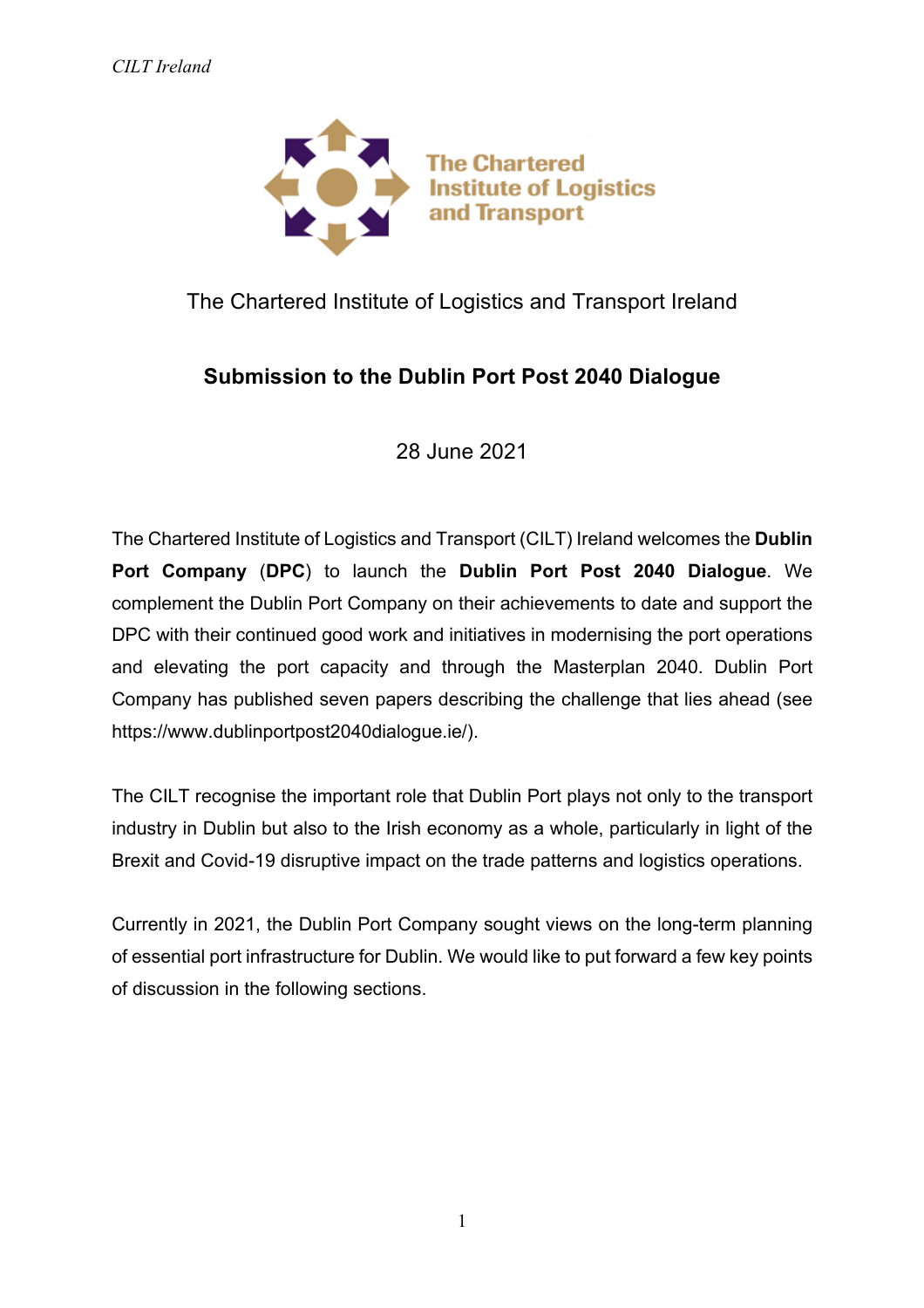### *CILT Ireland*

### **1. Port capacity and potential infrastructure investment**

As mentioned in the *Dublin Port Post 2040 Dialogue – Paper 21*, due to the port capacity limit, Dublin Port will reach its maximum throughput capacity projecting between 2030 and 2040. Additional port capacity will be needed on the east coast of Ireland to cater for the growth.

We agree with the view that moving cargo handling activities in Dublin Port to a new port built on a greenfield site will be extremely challenging in terms of environmental impact and enormously investment (as in *Dublin Port Post 2040 Dialogue – Paper 72*). Moreover, port expansion and development options are generally limited by geography and land-use restrictions among major European port cities.

However, in the absence of lack of interest and funding in alternative solutions such as suggested developing alternative ports, that the idea of limited land reclamation could be considered post 2040. It's important the port infrastructure can react to changes in shipping volume, and service demand, especially in the post-Brexit era.

For land reclamation<sup>3</sup>, several ports are implementing this, such as Singapore, London Gateway port. Liverpool also invested in a new terminal that allowed access to deeper water and hence larger vessels. But these port are much bigger ports than Dublin port, and most follow the landlord port model, except from UK ports which are private.

One advantage of the land reclamation is that it gives more direct access to deep water, however, the feasibility in Dublin port needs to be assessed based on sea bed depth in Dublin.

Some other issues of Dublin port is that the hinterland is quite small so there is a limit to the to/from cargo demand and also that it is further away from major routes. A port

 <sup>1</sup> Dublin Port Post 2040 Dialogue – Paper 2: https://www.dublinportpost2040dialogue.ie/wpcontent/uploads/2020/09/Paper-2-How-have-other-European-port-cities-developed.pdf

<sup>2</sup> Dublin Port Post 2040 Dialogue – Paper 7: https://www.dublinportpost2040dialogue.ie/wp-

content/uploads/2020/09/Paper-7-Options-for-the-greenfield-development-of-additional-east-coast-portcapacity.pdf

<sup>&</sup>lt;sup>3</sup> For more information on land reclamation, please see - https://wpassets.porttechnology.org/wpcontent/uploads/2019/05/25182103/Port\_expansion\_through\_land\_reclamation.pdf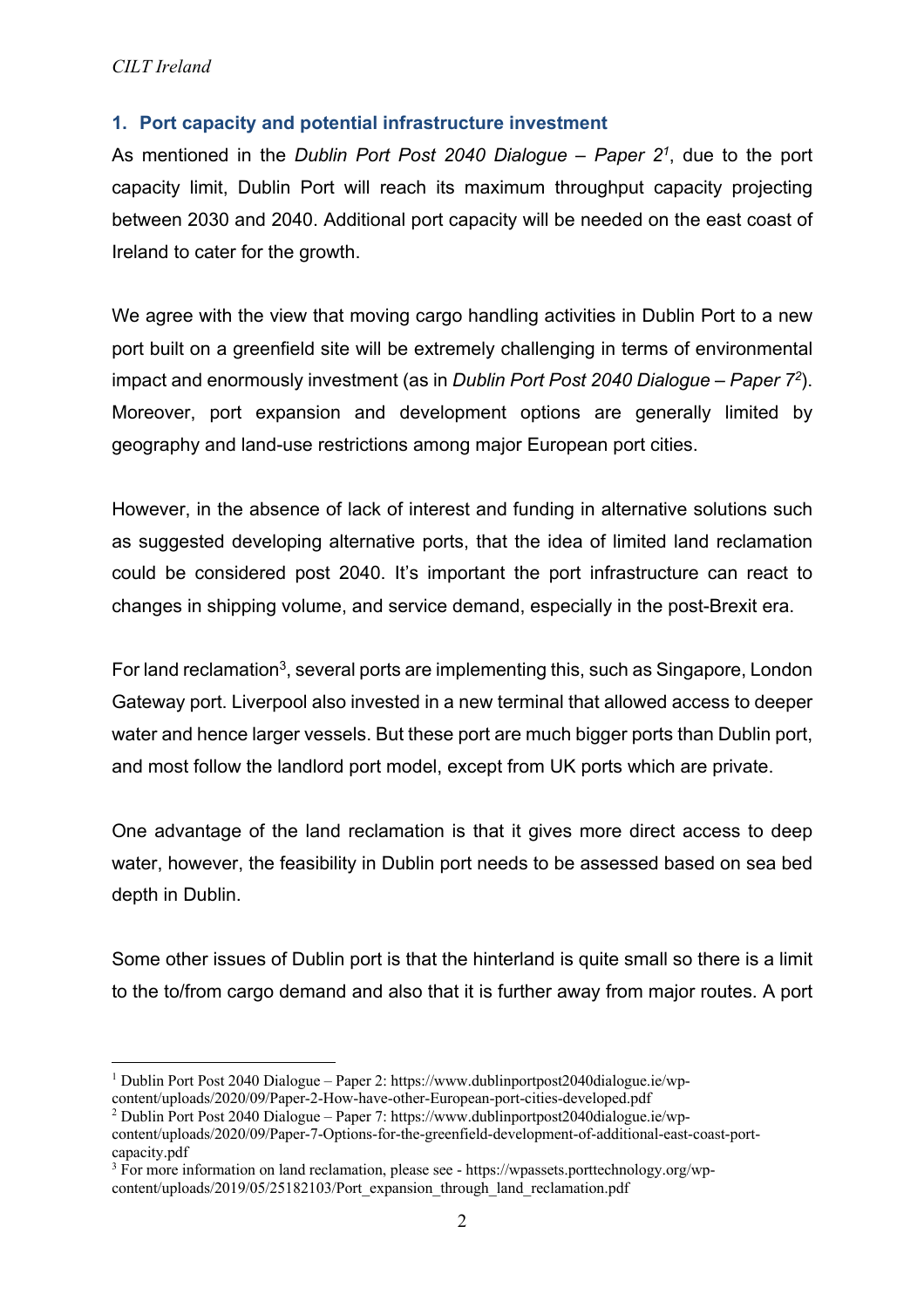## *CILT Ireland*

in the south of Ireland might have been a possible way to develop a transhipment hub for North America to Europe route.

So limited reclamation to allow space for the development of warehousing stock even so that a port centric model could be used to minimise movement of containers to/from the port could be an idea worth exploring. This could link with the port-city ties and the possibility of an urban consolidation centre there for imported goods destined for Dublin.

We are of the view that a study of freight flow for Ireland in the post-Brexit era could be conducted to forecast the potential demand for shipping tonnage, international road freight going in/out of Ireland, as well as assessing the additional future capacity of Dublin Port in terms of ability to handle additional RoRo, LoLo, General Cargo and Cruise Vessels. A timeline or roadmap to develop the infrastructure to provide that capacity should be proposed by DPC. A working group between Dublin Port and the other key ports on the East Coast (i.e. Arklow, Rosslare) in Ireland should be formed for such study.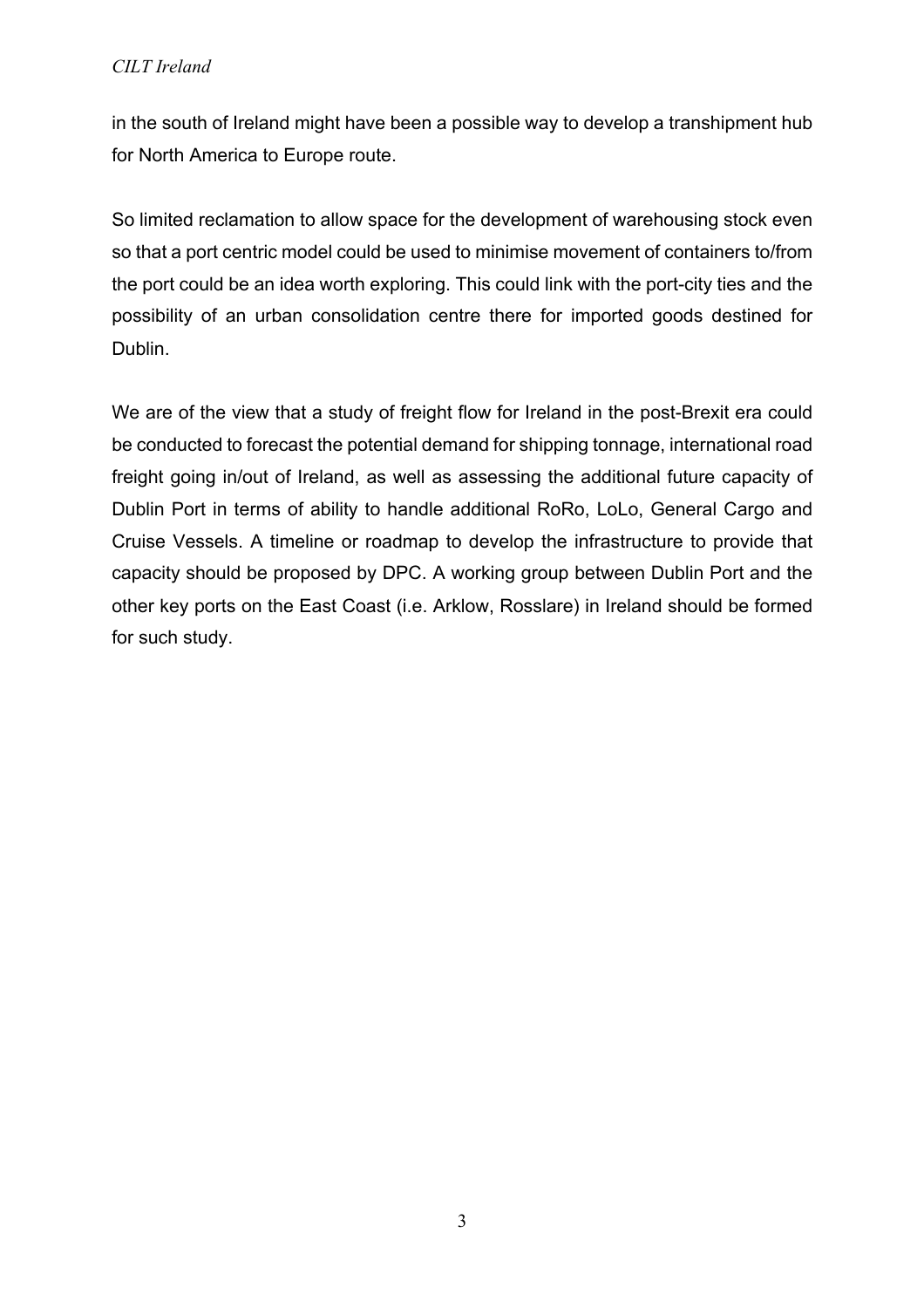### **2. Green ports and sustainable shipping**

Ports are denoted as "the new power plants" in terms of their environmental and social impact on the neighbourhood. Air pollution from ship exhausts harms the surrounding area of the ports and coastal areas. Also, the road-intensive freight transport to and from ports will lead to a series of environmental and social issues in urban areas. Countries in Europe (and also around the world) are developing strategies, technologies, and regulations for mitigating the environmental impacts of the maritime industry (Munim and Saha<sup>4</sup>, 2021).

The CILT would welcome more green initiatives from the DPC to address the climate change and sustainability issues. We are of the view that DPC could take this open dialogue as an opportunity to engage with stakeholders from both public and private sectors to align the sustainability strategy on a company, regional, and national level, in order to help Ireland to contribute to the United Nations Sustainable Development Goals (SDGs).

The Dublin Port Company needs to consider the challenges that environmental challenges and carbon and emission reduction will have on port infrastructure and operations. We propose some suggestions and questions for further consideration as follows:

- It is important that the DPC to uptake green power sources from both the national grid and further develop self-generated electricity (such as offshore wind $5$ ) capabilities where viable.
- Invest in more infrastructure and take steps to adapt DPC's vehicle fleet, to greener technologies, where and when operationally viable to do so. E.g. install electric vehicle charging points, and incentives for low-emission vehicles using parking facilities in the ferry port;

 <sup>4</sup> The latest research study by Munim and Saha (2021) reviewed the green port and sustainable shipping practices within the European maritime transport network, such as sustainable port operations, environmental pricing, adopting green technologies, supply chain collaboration. See - Green Ports and Sustainable Shipping in the European Context, https://link.springer.com/chapter/10.1007/978-3-030-69325-1\_4

 $<sup>5</sup>$  For example. Belfast Harbour Estate encompasses 2,000 acres offering large scale development opportunities</sup> for offshore wind. https://www.belfast-harbour.co.uk/documents/download/321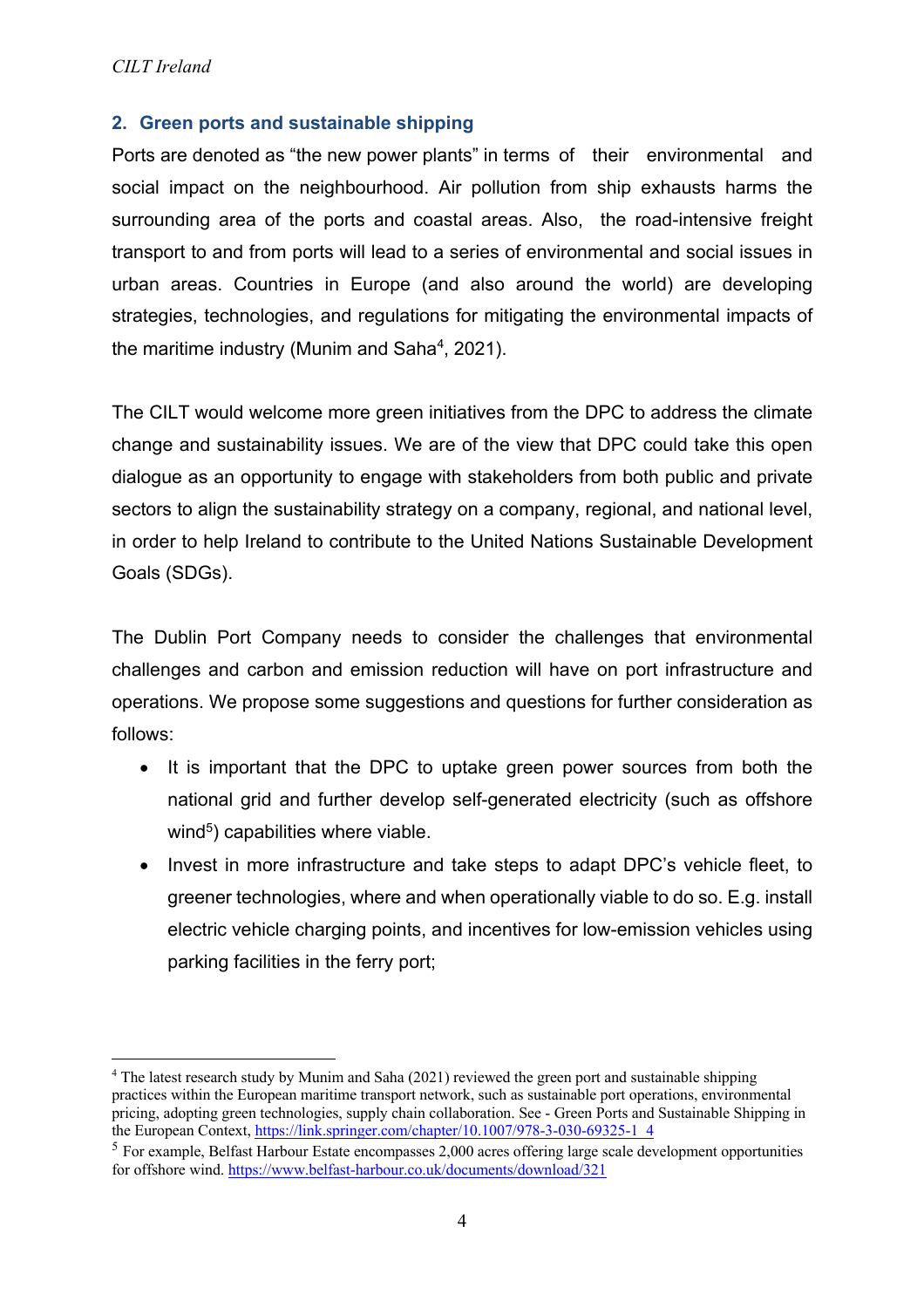- Adopt Smarter Port Technology to help Dublin Port address congestion from the freight sector. For example, invest in automated check-in at the ferry terminal to improve throughput speeds, reducing pressure on the need for booths and queuing space.
- Review demerge policies to ensure that cargo keep flowing in/out of the port;
- Remove toll booths, and making the Tom Clark bridge free flow using automated tolling to reduce congestion.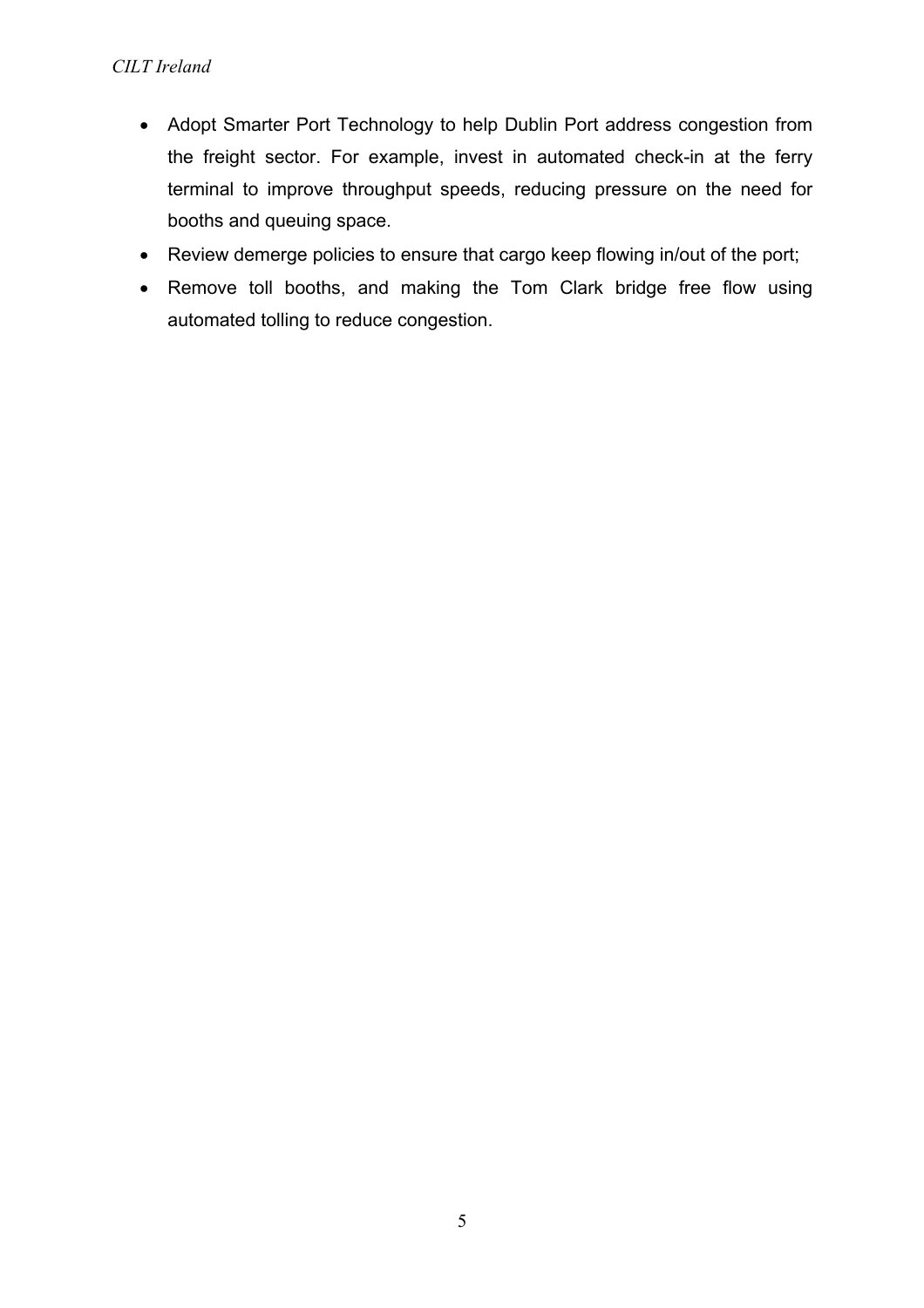# **3. Port city and urban freight transport**

We are of the view that it is high time to re-evaluate and plan for freight transport at Dublin port and surrounded urban areas.

Increasing cargo volume and road-intensive freight transport to and from ports will lead to a series of environmental and social issues in urban areas, such as increasing greenhouse gas emissions, noise, air pollution, traffic congestion, infrastructure deterioration, historical urban area preservation, reduced mobility, the quality and safety of residents in urban areas.

Therefore, we would seek the inclusion of a dedicated study on freight operation in Dublin Port areas to be considered in the Dublin Port Post 2040 Dialogue to reflect the importance of port and city freight interactions.

For more information, a research study by Browne *et al.* (2017)<sup>6</sup> showcased an example of Gothenburg port in Sweden to illustrate the potential opportunities for portcity interactions, such as:

- o Use waterborne urban freight;
- o Develop logistics facilities in the port area to deconsolidate containers (e.g. dry ports and port centric logistics as contemporary port strategies);
- o Port invests directly in warehouses widening the concept of being landlord beyond port terminals;

 $\frac{1}{6}$ Port cities and urban logistics - https://eprints.whiterose.ac.uk/128412/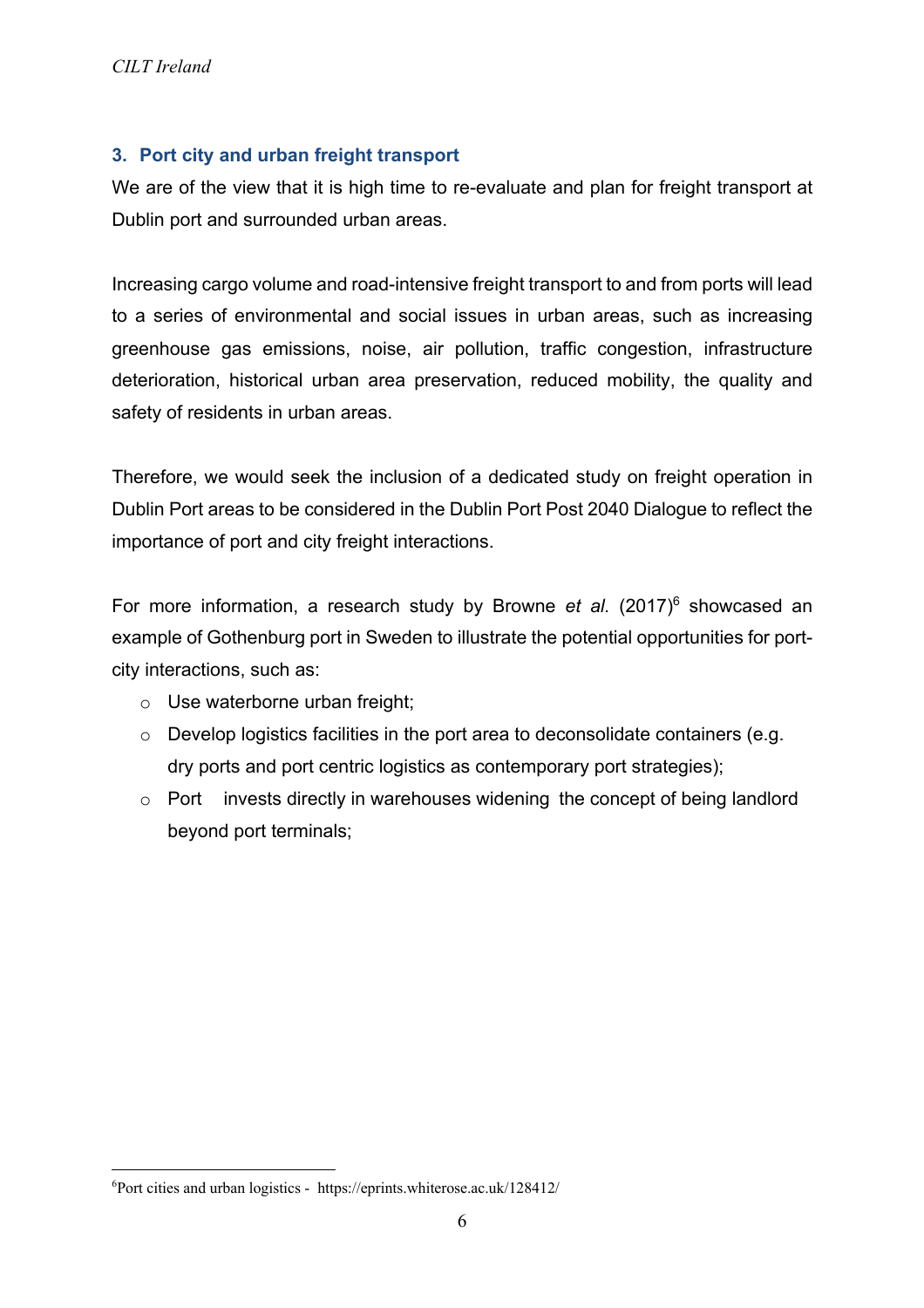# **4. Intermodal transport using rail freight**

Currently rail freight is a minor player in the overall current freight market in Ireland; however, it is in a good position to compete with the large volume and the bulk movement of goods and a growing market where companies are seeking more environmentally efficient ways of managing their supply chain.

Rail freight has been widely used as an intermodal mode of transport to improve the connectivity between ports and the city. Existing rail freight operations in Ireland include7:

- o Container traffic from Ballina to Dublin Port;
- o Pulpwood from Ballina and Westport to Waterford Port;
- o Zinc ore from Tara Mines in Navan to Dublin Port;
- o Ballina and Waterford by XPO (a new twice-weekly rail freight service starts in June 2021)

Rail freight is more environmentally efficient than road freight. However, the costefficiency and viability of the modal shift in the Irish context are still debatable. Factors such as infrastructure investment, freight quantity, density, and distance travelled need to be considered. For example, the distance of 300km is considered as the threshold of using intermodal transport, this is primarily based on rate difference (longer distance = lower cost per km). Intermodal shipment is very competitive for high volumes at a short distance, not competitive for low volumes to reach faraway locations.

The CILT would welcome the greater integration of intermodal transport at Dublin Port through the introduction of more rail freight services, which could link with the potential for establishing a short-distance dry port. We are of the view that feasibility studies for rail freight should be undertaken, especially factor in the environmental impact.

 <sup>7</sup> Iarnród Éireann & XPO to begin new twice-weekly rail freight service between Ballina & Waterford https://fleet.ie/arnrod-eireann-xpo-to-begin-new-twice-weekly-rail-freight-service-between-ballina-waterford/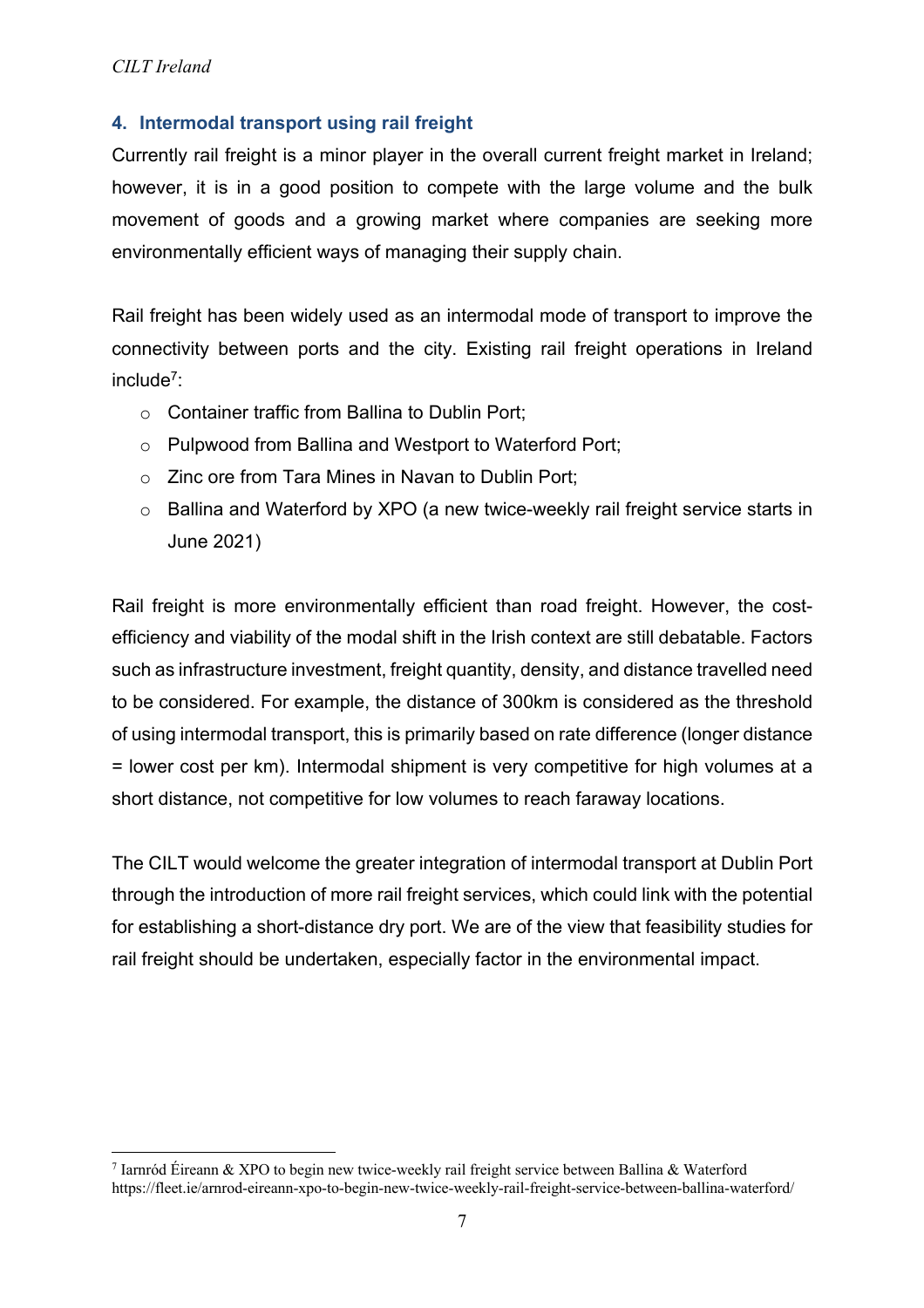## **5. Active travel in the port area**

CILT supports the provision of a 'distributed museum' <sup>8</sup> of attractions across the Dublin docklands and into Dublin Port to preserve the port's industrial history and heritage.

It is critical to consider the road safety issues of active travel for pedestrians and cyclists in the port areas. We are of the view that any such cycle paths would be more appropriate on the south side of the facility, away from the heavy traffic of the RoRo facility.

The existing Tom Clarke Bridge (formerly known as the East-Link Toll Bridge), is now approaching 40 years in existence, the port needs to consider just how important and essential the bridge is now, and any requirements for long term maintenance to ensure its safety and service in the long run. The capacity of road space is currently an issue on the existing bridge at peak times, and footpaths are narrow, and no dedicated cycle track exists on the core part of the bridge.

We propose the following suggestions for further improvements:

- The importance of the port ensuring safety improvements for vulnerable road users such as pedestrians and cyclists on the Tom Clarke Bridge. The 2011 Masterplan suggested that a second bridge crossing was to be under consideration at this location. Consideration should also be taken with regards to the to future residential deveopments and increase in residents numbers. For example, the first application for the long awaited redevelopment of the former Irish Glass Bottle site in Ringsend, which has been designated up to 3,500 homes to house 8,000 people has been lodged with Dublin City Council in 2019<sup>9</sup>. A new additional bridge, exclusively for public transport, pedestrians and cycling (including cargo bikes, micro-mobility), to both improve safety and effectiveness of the ports cargo activities on the Southside.
- Luas tram extension potential from the Point towards Poolbeg via bridge option.

 <sup>8</sup> https://www.dublinport.ie/dublins-port-heritage/

<sup>9</sup> https://www.irishtimes.com/news/social-affairs/first-application-for-development-of-ringsend-glass-bottle-site-1.3946969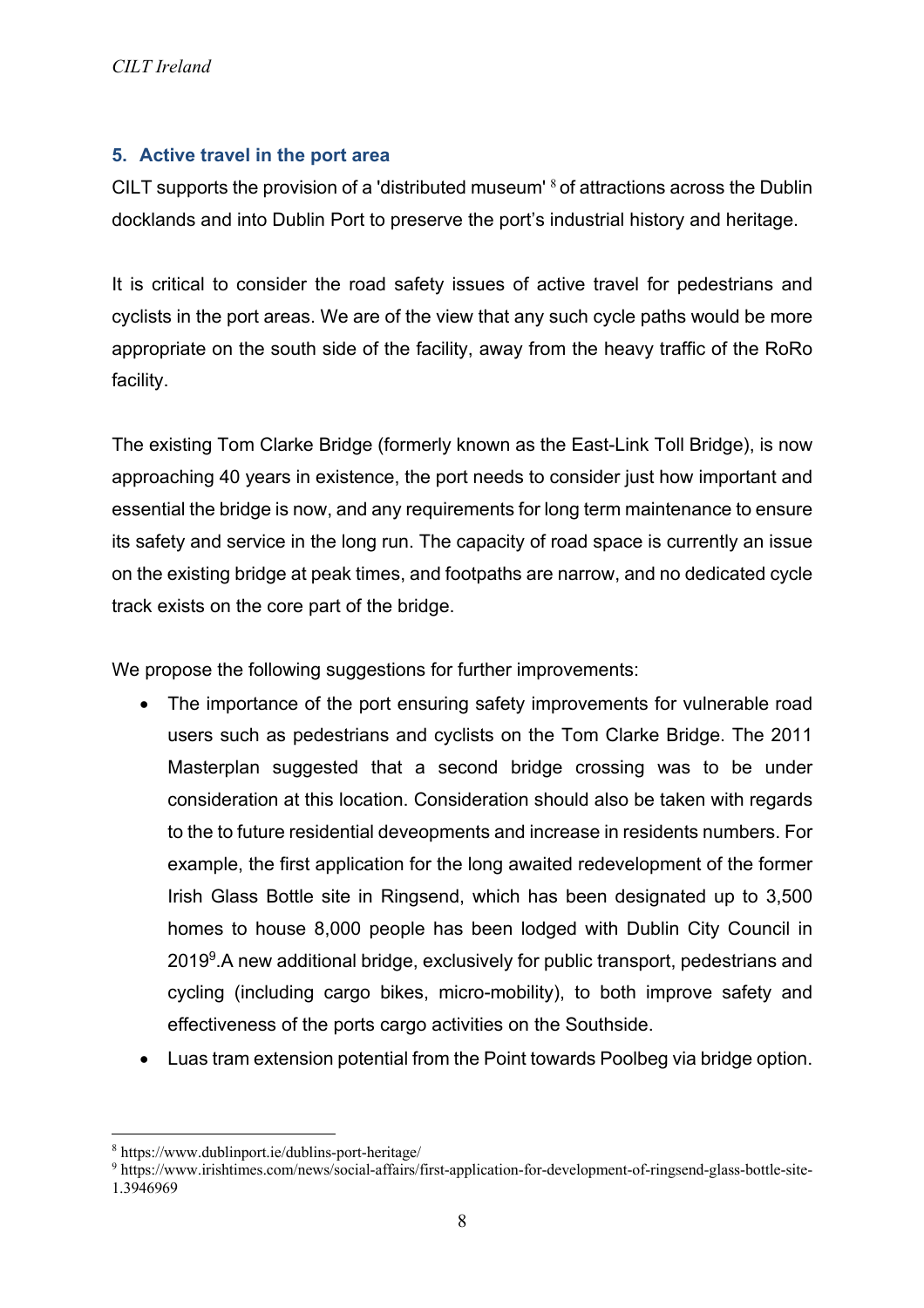- An option to link up north-south, by river ferry between North and South Greenway at peak commuting times should be provided, especially at times when leisure activities are at peaks such as weekends and summer holiday periods. The current underused small passenger vessel (such as https://www.oldliffeyferry.com) could be utilised to offer a connection with North and South. However, the tide condition could be the biggest issue for this service.
- Connectivity between Dublin City Centre and Dublin Ferryport for public transport should be improved, particularly with plans for the North greenway, and the enhancements to the Dublin Ferryport passenger terminals in that area.This could also be a potential opportunity to trail a new bus technology.
- A shuttle bus service between The Point Area and Dublin Ferryport, to assist in active travel activities and access to cultural activities related to the distributed port.
- It's important to invest in improvements in ship access for foot passengers at Dublin Ferryport. As Tax and Duty-Free Shopping return to UK Sailings as a result of BREXIT, interest will likely develop in using these crossings for days out and short-stay trips. It's likely that greener options of passenger travel are encouraged and potentially incentivised towards 2040 and beyond. This potentially may see a renaissance in more traditional ways passengers travel between UK and Ireland, with Sea travel by foot, gaining more market share over use of Air.

In the meantime, we are of the view that attracting more visitors to the port area might disrupt the freight transport operation. Freight transport in Dublin port and the surrounding urban areas needs to be taken into consideration in land-use and transport planning. Servicing a metropolitan city like Dublin requires consideration on how freight can easily access and egress Dublin Port within the M50 area.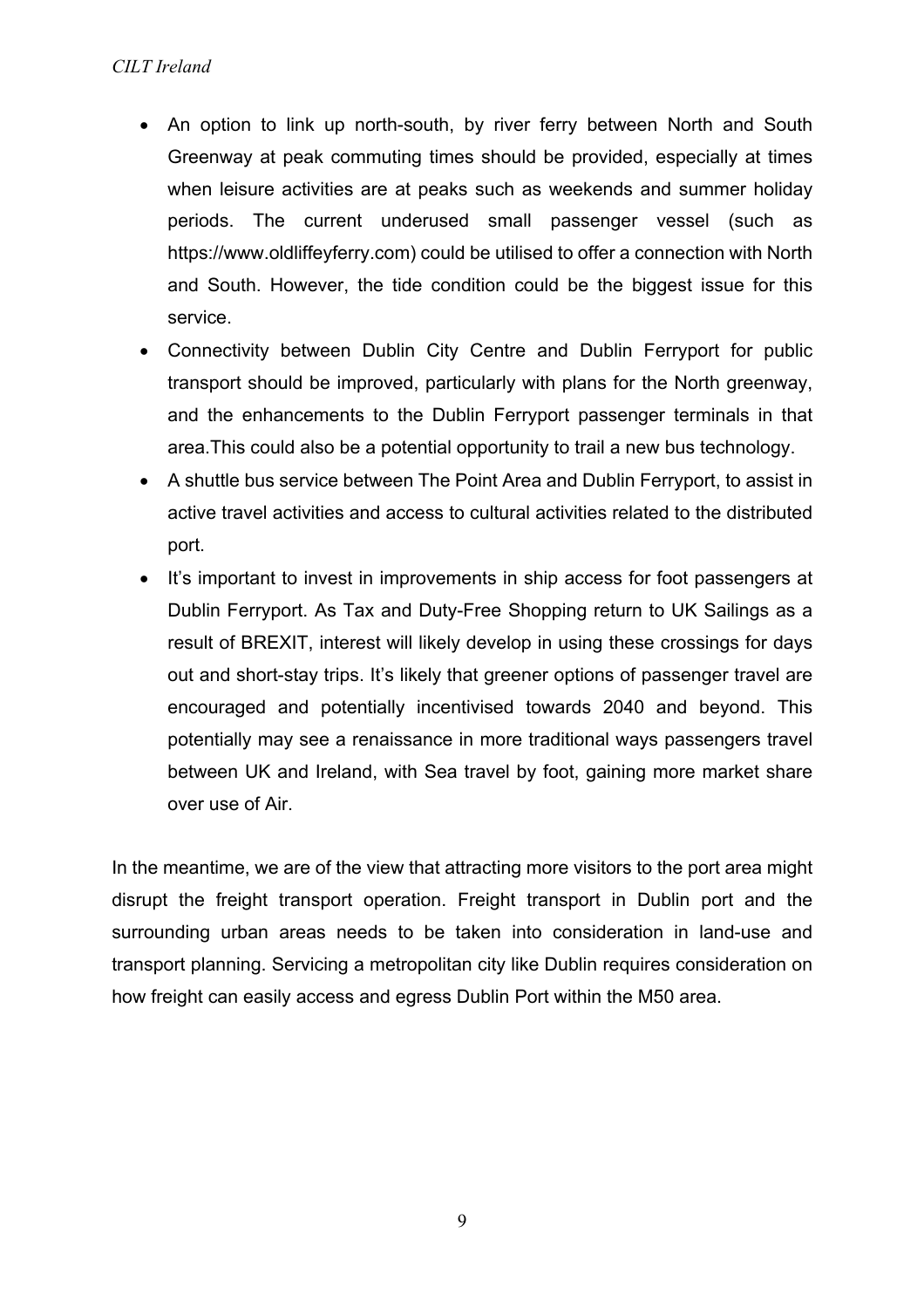# **Conclusion**

The CILT welcomes the initiation of the Dublin Port Post 2040 Dialogue. By making this submission, we are interested in engaging further with the DPC in relation to the future development of the Dublin Port, as a professional body, and educating our members and professional networks about the situation at the port, thus helping Dublin Port to tap the opportunity and growth in the post-2040 era.

Submitted on behalf of the Chartered Institute of Logistics and Transport in Ireland by,

CILT Policy Committee Email: Policy@cilt.ie For more information, please visit: https://www.cilt.ie/Policy 28 June 2021